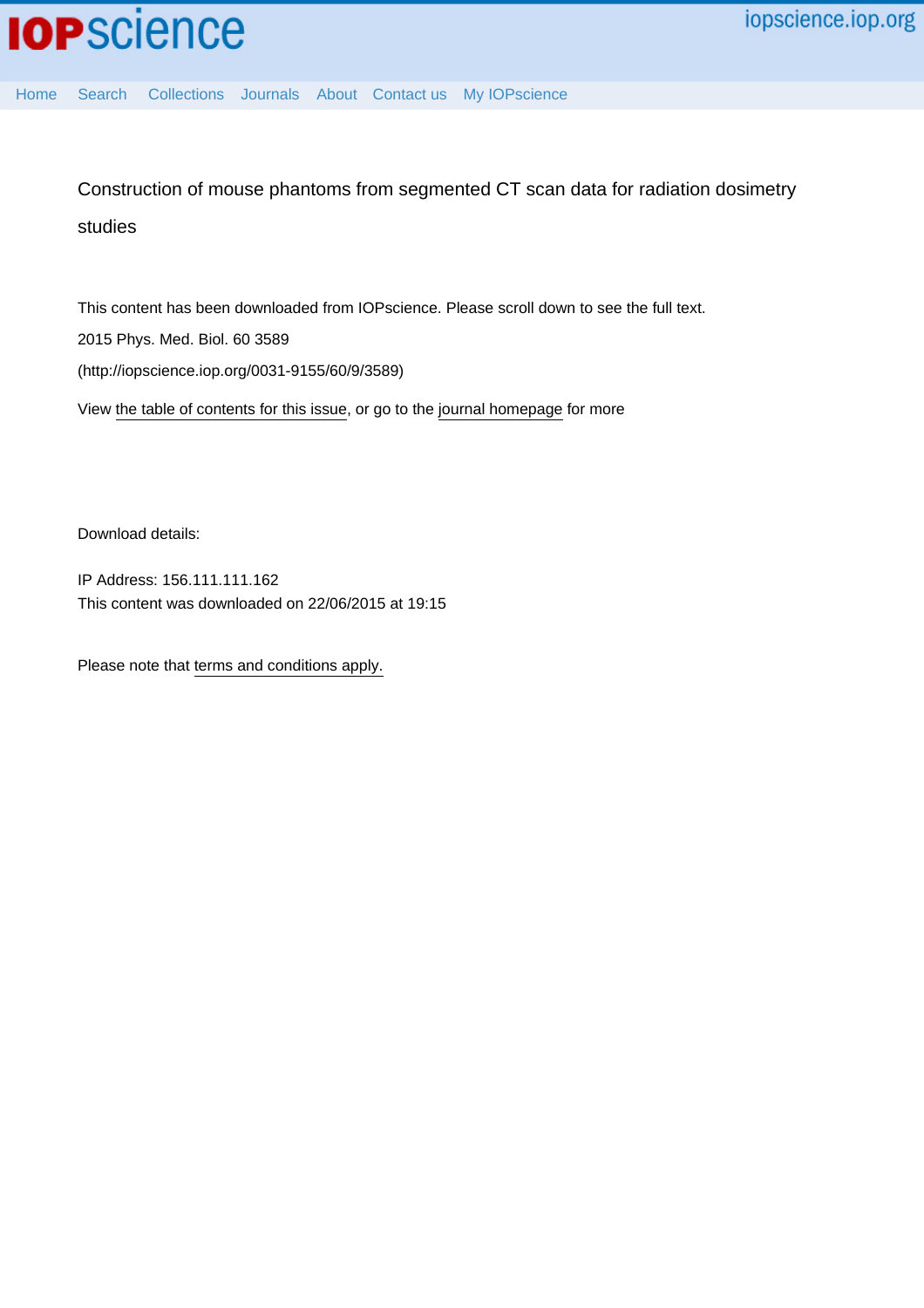Phys. Med. Biol. **60** (2015) 3589–3598 [doi:10.1088/0031-9155/60/9/3589](http://dx.doi.org/10.1088/0031-9155/60/9/3589)

# **Construction of mouse phantoms from segmented CT scan data for radiation dosimetry studies**

# **D Welch, A D Harken, G Randers-Pehrson and D J Brenner**

Center for Radiological Research, Columbia University, 630 West 168th Street, New York, NY, USA

E-mail: [djb3@cumc.columbia.edu](mailto:djb3@cumc.columbia.edu)

Received 30 January 2015, revised 4 March 2015 Accepted for publication 12 March 2015 Published 10 April 2015



# **Abstract**

We present the complete construction methodology for an anatomically accurate mouse phantom made using materials which mimic the characteristics of tissue, lung, and bone for radiation dosimetry studies. Phantoms were constructed using 2mm thick slices of tissue equivalent material which was precision machined to clear regions for insertion of lung and bone equivalent material where appropriate. Images obtained using a 3D computed tomography (CT) scan clearly indicate regions of tissue, lung, and bone that match their position within the original mouse CT scan. Additionally, radiographic films are used with the phantom to demonstrate dose mapping capabilities. The construction methodology presented here can be quickly and easily adapted to create a phantom of any specific small animal given a segmented CT scan of the animal. These physical phantoms are a useful tool to examine individual organ dose and dosimetry within mouse systems that are complicated by density inhomogeneity due to bone and lung regions.

Keywords: radiation dosimetry, mouse phantom, radiographic film, micro-milling, tissue equivalent material

S Online supplementary data available from [stacks.iop.org/PMB/60/093589/](http://stacks.iop.org/PMB/60/093589/mmedia) [mmedia](http://stacks.iop.org/PMB/60/093589/mmedia)

(Some figures may appear in colour only in the online journal)

# **1. Introduction**

Radiation biology experiments often utilize mice as test animals because the well-known genetic similarities within a strain provide an excellent model system for analysis. Accurate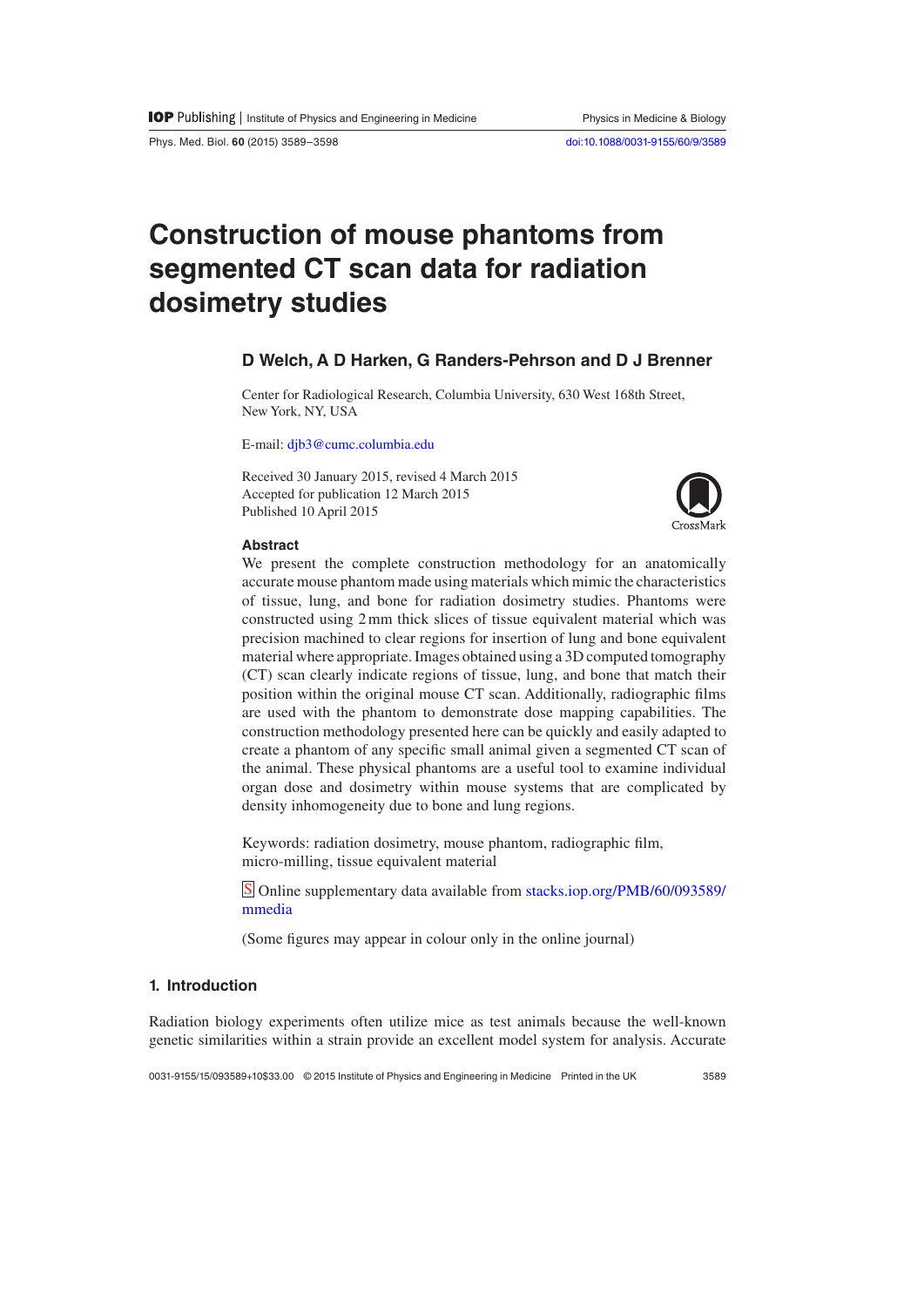radiation dosimetry is crucial to correctly interpret the results of such experiments. However, determining the precise dose delivered to each region within test animals is difficult to accomplish due to their intricate anatomy and the associated complex physics phenomena. Density inhomogeneity within a mouse, associated with lung and bone regions for example, complicates organ dose and dosimetry assessment (Chow *et al* [2010](#page-10-0), Bazalova and Graves [2011](#page-9-0)). Recent work suggests that simply assigning a single dose value for a mouse irradiation is not sufficient and a comprehensive dosimetry approach which includes characterizing individual organ doses will minimize error and uncertainty (Belley *et al* [2014\)](#page-9-1). Accordingly, the development of models of test animals is helpful to gain a more comprehensive understanding.

Early mathematical models of mice were developed by simply measuring the dimensions and mass of relevant features within a mouse and then modelling regions of interest using approximated spheroids, cylinders, and ellipsoids (Edmond Hui *et al* [1994\)](#page-10-1). Later models have used a voxel-based approach to allow for more complex geometries. Various models have been developed from data acquired from cryosections (Bitar *et al* [2007](#page-9-2)), 3D magnetic resonance microscopy (Segars *et al* [2004,](#page-10-2) Larsson *et al* [2007](#page-10-3), Taschereau and Chatziioannou [2007,](#page-10-4) Belley *et al* [2014](#page-9-1)), x-ray computed tomography (CT) images (Stabin *et al* [2006\)](#page-10-5), or a combination of CT and cryosection data such as the widely used Digimouse model (Dogdas *et al* [2007,](#page-10-6) Boutaleb *et al* [2009](#page-10-7), Mohammadi and Kinase [2011\)](#page-10-8). These computational phantom models utilized Berger's point kernel methods or Monte Carlo methods to calculate the absorbed dose in different regions of interest. However, even with these advanced computer models and numerical methods there are still limitations to the complexity and number of interactions which can be computed.

When systems become very complex, such as in radiation biophysics, computational phantoms can become limited in their usefulness. Therefore, a next step to model the system is to replicate the experimental conditions with materials that are easier to control than the living animal. This concept of mimicking living tissue for radiation biology experiments is well established. Numerous anthropomorphic phantoms, such as the RANDO or ART models made by Alderson Radiation Therapy (Radiology Support Devices, Long Beach, CA) or the ATOM Dosimetry Phantom (Computerized Imaging Reference Systems, Norfolk, VA) are commercially available for characterizing imaging systems, quality assurance of radiation therapy, and research purposes (Gubatova *et al* [1989](#page-10-9), Varchenya *et al* [1993](#page-10-10), Shepherd *et al* [1997](#page-10-11)). These human phantoms are manufactured from a variety of plastics and resins to simulate soft tissue, bone, lung, and brain; they are constructed in slices and have dosimeter locations in multiple positions within the phantom organs. These anthropomorphic phantoms have been used extensively in our laboratory (Einstein *et al* [2010](#page-10-12), [2012](#page-10-13)) and by others (Archer *et al* [1977,](#page-9-3) Sandison *et al* [1997](#page-10-14), McDermott and Perkins [2004](#page-10-15), Althén [2005](#page-9-4)). Recent research advances in human phantom material and construction techniques have pushed to lower the high cost of the phantoms while also improving dosimetry options (Winslow *et al* [2009\)](#page-10-16).

While human phantoms are prevalent in radiological research applications, physical phantoms of animals other than humans are not widely available. The physical phantoms for other animals that are available do not offer nearly the level of detail and usefulness as their anthropomorphic counterparts. Physical mouse phantoms, for example, have had minimal development in the 50years since Rossi *et al* filled a Lucite cylinder with tissue equivalent liquid to act as a mouse phantom (Rossi *et al* [1960](#page-10-17)). Broerse *et al* used a phantom with embedded thermoluminescent detectors, but the mouse phantoms were simply rectangular prisms (Broerse *et al* [1978\)](#page-10-18). Knoess *et al* evaluated a positron emission tomograph (PET) scanner with rat and mouse phantoms which were appropriately sized cylinders, the only features of which were holes to allow insertion of a line source (Knoess *et al* [2003\)](#page-10-19). Developments by Stenner *et al* used a heterogeneous mouse phantom with regions of bone simulated with hydroxyapatite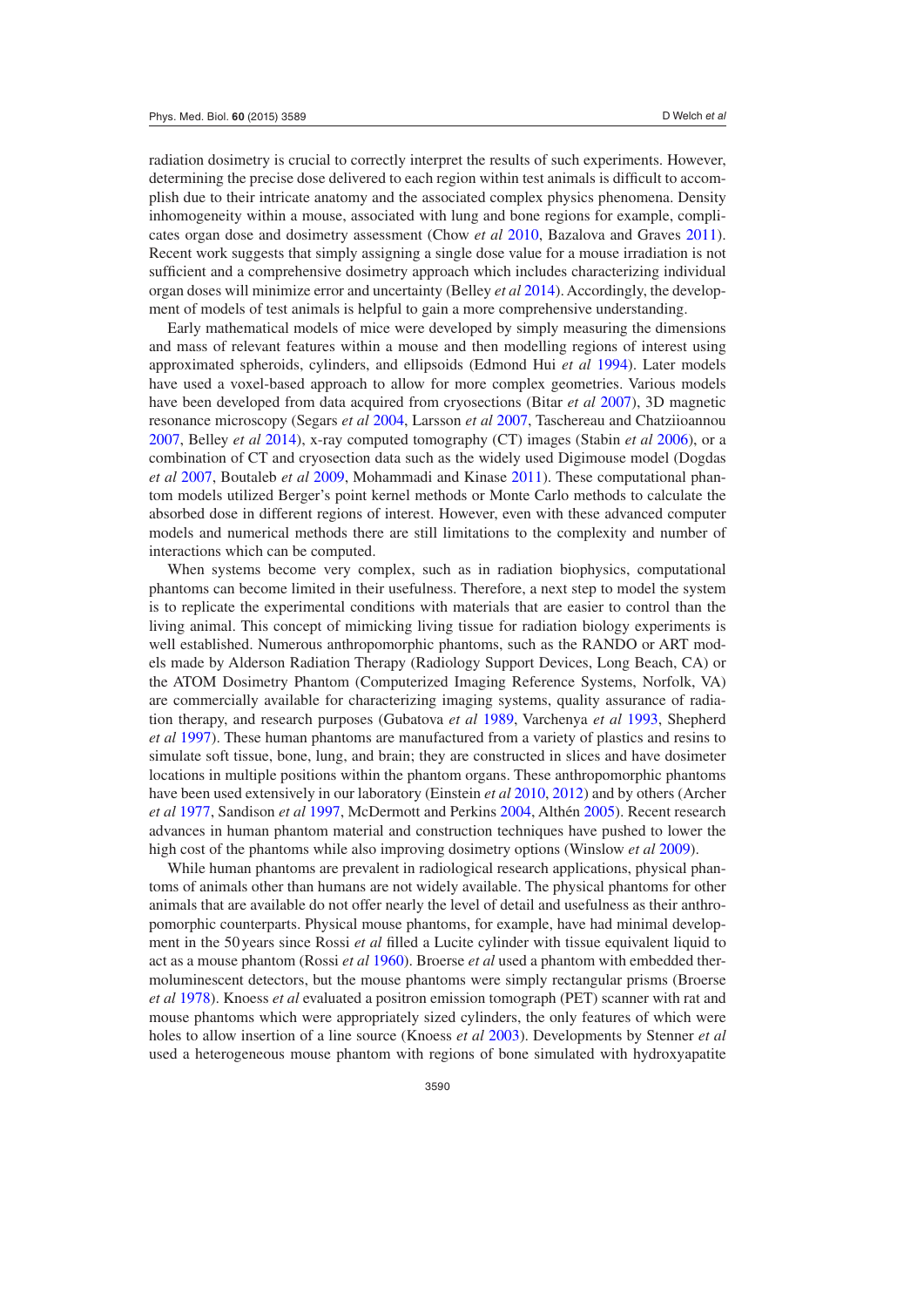but the geometry was still limited to cylinders running the length of the phantom (Stenner *et al* [2007](#page-10-20)). Most recently, phantoms which resemble the overall shape of a mouse have been developed for fluorescence molecular tomography applications both in research applications (Joyita *et al* [2012\)](#page-10-21) and commercially by PerkinElmer (XFM-2 Fluorescent Mouse Phantom, Waltham, MA); however, these fluorescent phantoms are homogeneous and lack any internal anatomical features.

In this work we demonstrate the first construction of radiation dosimetry phantoms which closely mimic the internal and overall anatomical features of a mouse. The phantoms are constructed in a method similar to the work by Winslow *et al* (Winslow *et al* [2009\)](#page-10-16) where slices are processed individually and then assembled to create an entire phantom. The mouse phantoms contain regions of tissue equivalent material, bone equivalent material, and lung equivalent material and were chosen to mimic the physical properties of each region such as density and attenuation coefficients (Jones *et al* [2003,](#page-10-22) Winslow *et al* [2009](#page-10-16)). Precision computer controlled micro-milling techniques are used to replicate anatomical features down to approximately  $400 \mu m$ . The described phantoms are appropriate for dosimetry studies and allow for a new method of verification in radiation biology experiments.

# **2. Methods**

#### *2.1. Material selection*

Materials for the mouse phantom were chosen with the same goals as with previously developed human phantoms: to mimic physical properties, such as density and attenuation coefficients, and to enable simple manufacturing techniques. The mouse phantom was designed to differentiate bone regions, lung regions, and tissue regions. The model was simplified through the grouping of all regions excluding bone and lung to be classified as tissue. The innovative manufacturing process used in this work utilizes commercially available tissue equivalent material as a frame for custom mixed epoxy resin based bone equivalent material and urethane based lung tissue equivalent material.

#### *2.2. Bone equivalent material*

An epoxy resin based material developed by Jones *et al* (Jones *et al* [2003\)](#page-10-22) was used to mimic bone regions within the phantom. The mixture of materials used to produce the epoxy resin is (by mass): 36.4% Huntsman Araldite GY 6010 (D. B. Becker Co., Inc., Clinton, NJ), 14.6% Jeffamine T-403 (Univar, New Rochelle, NY), 25.5% silicon dioxide (40–100 mesh sand, Thermo Fisher Scientific, Waltham, MA), and 23.5% calcium carbonate (Thermo Fisher Scientific, Waltham, MA). As in previous implementations of the bone equivalent material, the epoxy resin mixture represents a homogenous mixture of cortical and trabecular spongiosa while having a composition adjusted to match the mass density, mass attenuation coefficients, and mass energy absorption coefficients within the diagnostic energy range. Previous work with the mixture confirmed performance similar to reference values within only a few percent (Jones *et al* [2003](#page-10-22)).

#### *2.3. Lung equivalent material*

The lung tissue equivalent region of the phantom was created using the same methods employed by Winslow *et al* (Winslow *et al* [2009](#page-10-16)). Briefly, the equivalent material is made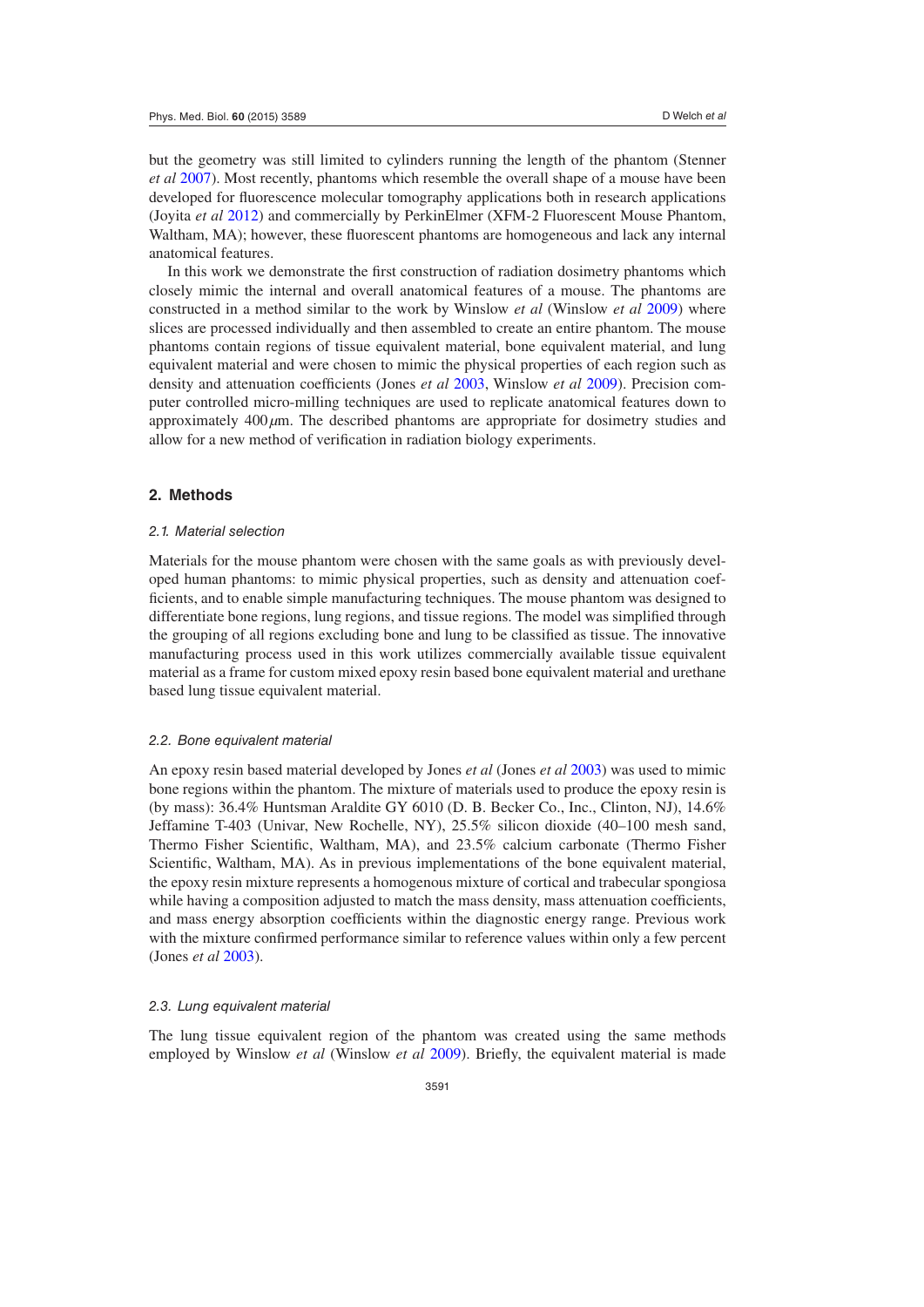by combining a tissue equivalent urethane-based mixture with polystyrene micro beads; the beads reduce the density of the mixture to the approximate density of the lung. The tissue equivalent mixture is produced by combining a commercially available urethane rubber compound 'PMC 121/30 Dry' (Smooth-On, Easton, PA) with 2.8% by weight of calcium carbonate (Thermo Fisher Scientific, Waltham, MA). The tissue equivalent mixture is combined with poly-fil polystyrene micro beads (Fairfield Processing, Danbury, CT) in a 10:1 ratio by weight to achieve a final lung tissue equivalent density of  $0.33$  g cm<sup>-3</sup>.

## *2.4. Tissue equivalent material*

All regions of the phantom which are neither bone nor lung are designated as tissue volumes. Tissue mimicking material (model number 452-202 Muscle, Gammex Inc., Middleton, WI) was obtained in a 2mm thick sheet to be machined as required. The commercially available material is accurate for simulations using electrons and photons from 0.01 to 100MeV.

The constructed phantoms require 1/16″ diameter rods to support and align all of the slices. We utilized custom made tissue equivalent rods to maintain the correct physical response throughout the alignment rod regions. The rods were constructed by compression molding A150 tissue equivalent material into a 1/16″ diameter mold.

## *2.5. Model preparation*

We chose to create a mouse phantom designed from the Digimouse atlas data (Dogdas *et al* [2007](#page-10-6)). The Digimouse atlas is a 3D whole body mouse atlas created from CT and cryosection data of a 28g normal nude male mouse. The openly available dataset has regions of bone, lung, tissue, and other anatomical structures precisely segmented with a voxel size of 100 *µ*m. The Digimouse atlas is commonly used for numerous modelling and simulation experiments with over 200 citations and is therefore an appropriate model to reconstruct as a phantom.

The data from the Digimouse atlas was uploaded into MATLAB (Mathworks, Natick, MA) and 2D slices were extracted in both the coronal and axial planes with a spacing of 2mm. The spacing of slices corresponds to the thickness of the tissue mimicking material used to make each slice. A total of nine coronal slices or 40 axial slices are required to span the height or length of the mouse, respectively. An example slice in each plane is shown in figure [1](#page-5-0). Two 1/16″ circular regions were chosen and marked in each plane to allow for a tissue equivalent supporting rod to span across all of the slices to ensure proper alignment. These alignment regions were positioned to avoid lung and bone areas as much as possible. Gimp 2.8 (Gnu Image Manipulation Program, gimp.org), a free and open-source raster graphics editor, was used to merge the various slices into a single image with minimized spacing to reduce the amount of material area to be machined. Different anatomical regions could be selected across all slices as a group according to the color originally assigned by the Digimouse atlas. Thus, all of the bone, lung, alignment holes, or tissue (assumed as all regions except bone, lung, and alignment hole), could be extracted separately and saved as an image containing only those regions.

Each set of regions, now a separate image file, was individually imported as a bitmap into Inkscape, (The Inkscape Team, inkscape.org), a free and open-source vector graphics editor. Using Inkscape, the bitmap file was first traced to create a vector image which indicated the regions which needed to be removed to create each anatomical region. The vector image was processed to create an appropriate gcode output for computer aided machining using the Gcodetools version 1.7 plugin. The generated gcode accounts for the width of the end-mill to be used during machining, therefore, features of the vector image smaller than the tool width are excluded from the machining process.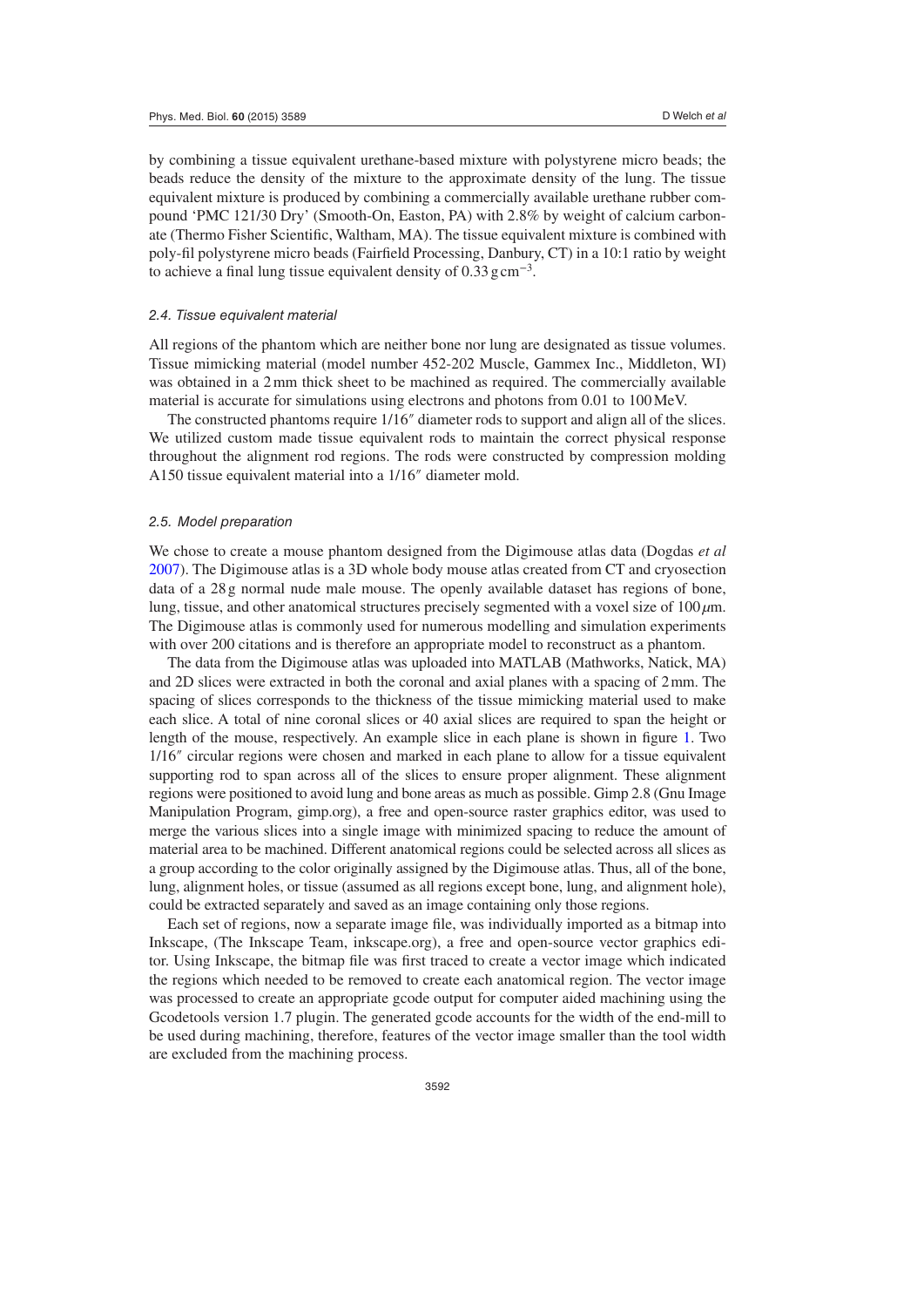<span id="page-5-0"></span>

**Figure 1.** The progression from CT scan of a mouse, to an organ-segmented digital model, to constructed phantom, to verification by CT scan is exhibited for representative slices in both the axial and coronal planes. The CT topograms in the left column were obtained to create the Digimouse model (Dogdas *et al* [2007\)](#page-10-6). The Digimouse model allowed segmentation of relevant organ and tissue data, exhibited in the second column; regions of tissue, lung, bone, and alignment rod are included. The third column displays photographs of slices of the constructed phantom. Topograms obtained from CT scans of the mouse phantom are shown in the right column. All of the coronal images have been cropped to maintain the same scale as the axial images. The minor differences between the original Digimouse CT scan and the organ segmented model are due to the use of a common coordinate system with the cryosection and PET data during organ segmentation; sole use of the CT scan data for segmentation would eliminate these inconsistencies.

#### *2.6. Machining and assembly*

Precision machining was performed using a Minitech Mini-Mill/3 micro-milling machine (Minitech Machinery, Norcross, GA) running Mach3 control software. The end mill used during all machining steps was a carbide plastic-cutting end mill with two flutes; the size used, 0.397mm diameter with a 3.175mm length of cut (60 125, Harvey Tool, Rowley, MA), was the minimum diameter end mill with a length which would allow for a complete cut through the 2mm of tissue equivalent plastic. The end mill was run at 25 000 RPM with a feed rate of  $300$  mm min<sup>-1</sup>.

Machining of the phantom began with a 10 cm by 20 cm area of tissue equivalent material, which is sufficient for fabrication of one mouse. The first areas milled from the tissue sheet were the lung regions. After lung region removal, a small amount of candle wax was dripped into each region to act as placeholder during the remaining manufacturing steps. Next, the alignment hole regions were milled and subsequently filled with a different color candle wax. Finally, the bone regions were milled away followed by milling steps to free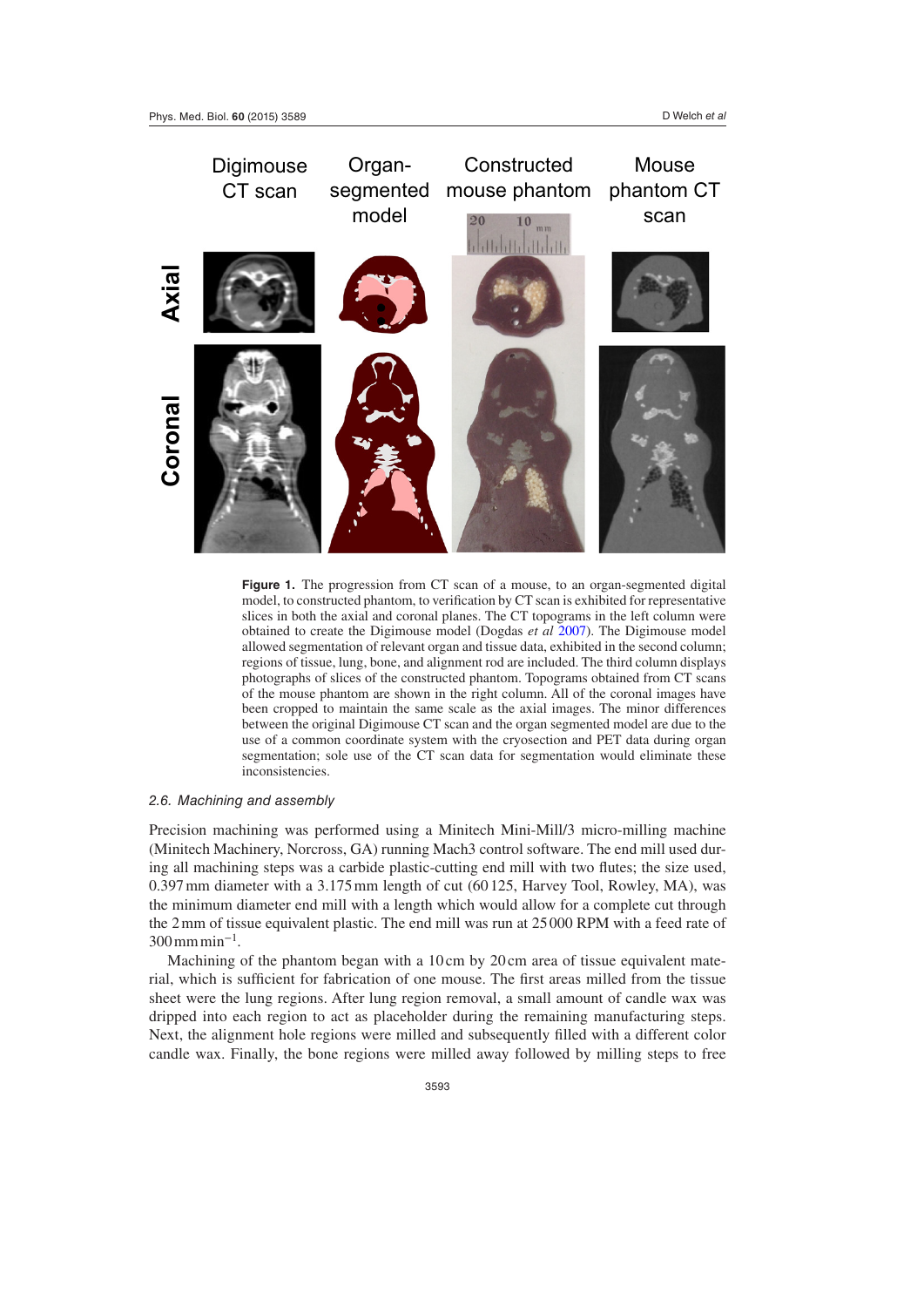each slice from the sheet of tissue material by milling out the total tissue regions. Filling the bone regions with wax was not necessary because they would be the first to be filled with equivalent material.

Bone equivalent material was mixed as described and allowed to sit for 6–8h prior to application to allow it to partially cure and therefore thicken. The bone material was squeegeed across each piece until all bone regions were filled; the higher viscosity of the slightly cured epoxy permitted easier filling of larger bone regions. After verifying that each bone region was filled, a piece of tape was placed across the bottom side of the slice to prevent epoxy from running out. Excess bone equivalent material was cleaned off and the pieces were allowed an additional 36 h to fully cure. Next, the placeholder wax for the lung regions was removed and each region was over-filled with the lung equivalent material and cured overnight. Upon curing, excess lung material was cut away to leave the lung surfaces even with the remainder of the slice. Finally, the placeholder wax in the alignment holes was removed and all of the pieces could be assembled and held together using 1/16″ diameter tissue equivalent rods as shown in figure [2](#page-7-0).

## *2.7. CT image acquisition*

A Quantum FX micro CT Imaging System (PerkinElmer, Waltham, MA) was used to obtain CT image data from the completed mouse phantoms. Each phantom was scanned using a 270s scan which generated 3D tomography data with a voxel size of 148*µ*m.

#### *2.8. Film dosimetry measurement*

The completed mouse phantom was tested for use in dosimetry measurements using Gafchromic radiographic films (Ashland, Covington, KY). Gafchromic EBT3 film was used for testing. The film has a total thickness of  $280 \mu m$  made up of a  $30 \mu m$  active region with a 125 *µ*m polyester base coating on either side. Holes were drilled through the film to allow placement between slices in a secured position using the alignment rods. For demonstration purposes, the EBT3 film was placed between the third and fourth coronal slice counting from the ventral side (6mm from the bottom of the phantom); the remaining six coronal slices were located above the film. A Westinghouse x-ray machine, operating at  $100 \text{kVp}$  and  $10 \text{mA}$  without added filtration, was used to irradiate. The phantom and film were irradiated to a nominal 70cGy pulmonary dose of x-rays at a distance of 50cm and a rate of 38.7cGymin<sup>−</sup><sup>1</sup> as determined using a Victoreen R-meter. The x-ray source and phantom were oriented to irradiate from the dorsal side, thus the film was perpendicular to the x-ray source. After exposure, films were scanned using an Epson Perfection V700 Photo flatbed scanner (Epson, Suwa, NGN, Japan) and processed using FilmQA Pro software (Ashland, Covington, KY). All three color channels were used for calibration and subsequent dose mapping to obtain optimum results which are corrected for nonuniformities in the active film as well as scanner related artifacts (Micke *et al* [2011](#page-10-23)).

# **3. Results**

#### *3.1. Completed mouse phantom*

Two completed mouse phantoms are shown in figure [2.](#page-7-0) The weight of each completed phantom is 24 g. Example slices from each of the phantoms are shown in figure [1.](#page-5-0) The photograph of the slices from the phantom exhibits regions of bone and lung in the appropriate positions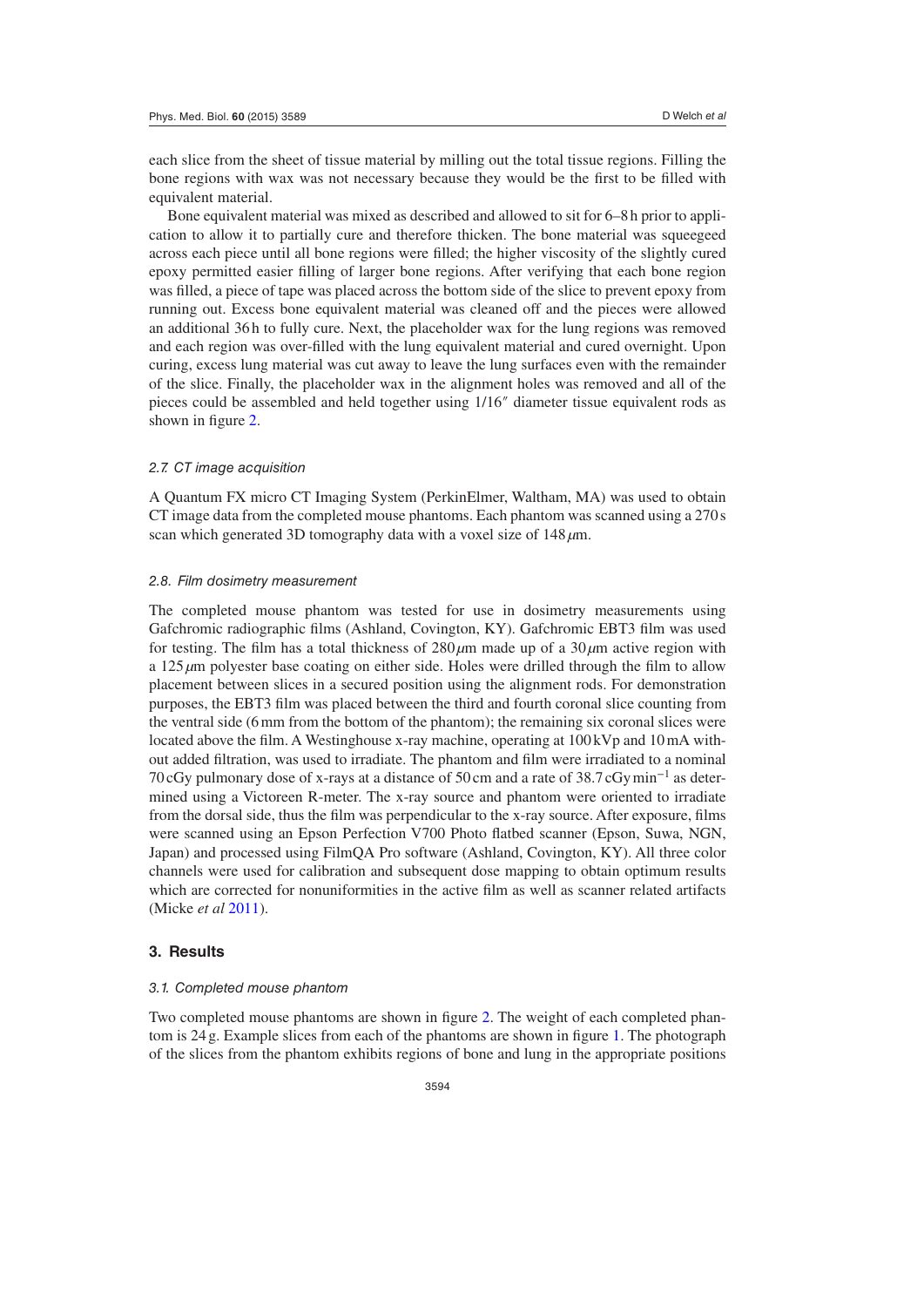<span id="page-7-0"></span>

Figure 2. The two constructed mouse phantoms, one made with coronal slices (top) and one with axial slices (bottom), are shown completely assembled. The coronal sliced phantom is made of nine slices and the axial sliced phantom contains 40 slices. Slices are held in place by two tissue equivalent supporting rods running perpendicular to the slice plane.

within the tissue equivalent plastic. The precision milling allowed for intricate details to be replicated while also ensuring their exact positioning within the phantom.

Machining and assembly of a complete mouse phantom could be completed over a period of approximately four days. Construction time consisted of approximately 12 h of combined machining time for all steps; the remainder of the four days was required for application and subsequent curing of the lung and bone regions. All slices were constructed in parallel which ensured consistent material properties throughout the phantoms. We confirmed the densities of both the lung equivalent and bone equivalent material are in agreement with the values measured in the original work using these exact formulations by Winslow *et al* (Winslow *et al* [2009](#page-10-16)) and Jones *et al* (Jones *et al* [2003\)](#page-10-22), respectively.

## *3.2. CT imaging*

Example topograms from a 3D CT scan of each of the mouse phantoms are shown in the right column of figure [1](#page-5-0). The topograms display distinct regions of lung and bone equivalent material within tissue equivalent material. Complete 3D topograms which scan each mouse phantom perpendicular to their respective slice orientation are available in the supplementary material ([stacks.iop.org/PMB/60/093589/mmedia](http://stacks.iop.org/PMB/60/093589/mmedia)).

## *3.3. Film dosimetry*

The result of radiographic film dosimetry with the constructed mouse phantoms is shown in figure [3](#page-8-0). The use of the FilmQA Pro software enabled multichannel dosimetry calibration and application of the calibration information to a given film. The grayscale dose map shows the various doses of 100kVp x-rays received across an entire coronal slice of a phantom. The high resolution of the film allows for various dose profiles to be acquired; profiles which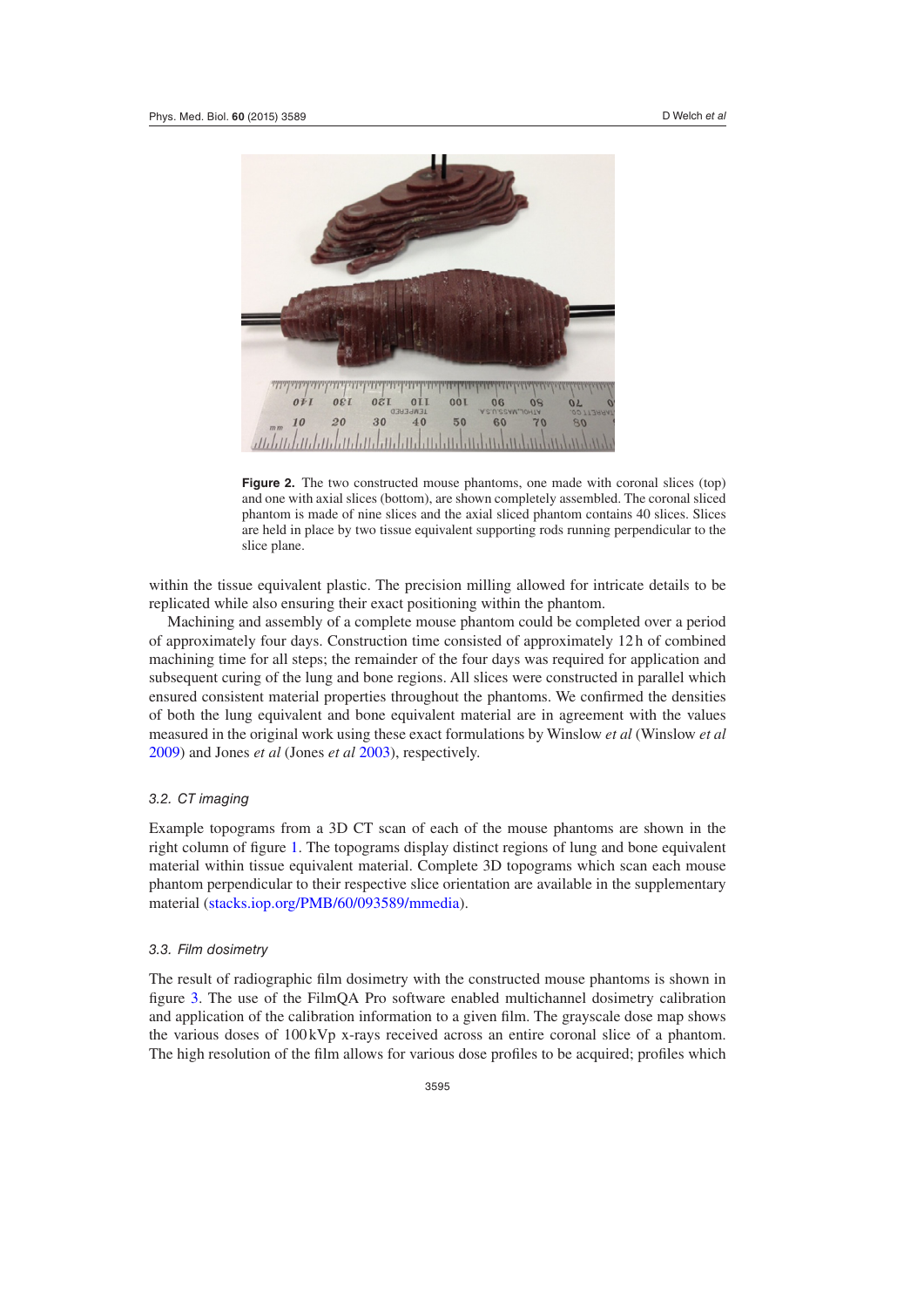<span id="page-8-0"></span>

**Figure 3.** The grayscale dose map obtained from the radiographic film shows variations in absorbed dose across the coronal phantom when exposed to a nominal 70cGy pulmonary dose of 100 kVp x-rays. Plots of the dose profile along the dashed lines are aligned with their position in the dose map.

pass through the lung region of the mouse phantom are shown in the figure to illustrate this capability.

# **4. Discussion**

The constructed mouse phantoms are unique to radiation dosimetry studies because they exhibit precision placement of equivalent material throughout the model. CT scans and radiographic films clearly exhibit these extensive details incorporated into the phantom. The phantoms are robust, easily handled, and are easily disassembled. Additionally, the modular nature of the phantoms allows for the insertion of 'dummy' slices if desired; these slices would be identical in shape and material to the original slices but would include access ports for insertion of dosimeters such as microMOSFETs (Best Medical Ltd., CA) or TLD chips (Thermo Fisher Scientific, Waltham, WA). The phantom described here contains regions of bone and lung, which are considered the most important in radiation dosimetry due to the large difference in density compared to tissue. Due to the modular nature of the phantom, it would be easy to fabricate additional slices containing a different organ of interest for more specialized studies.

The thickness of commercially available tissue equivalent plastic sheets limits the level of detail within a phantom our construction method can achieve. A thinner sheet would allow for a greater number of slices and therefore more resolution orthogonal to slice direction. A thinner sheet also reduces the required length of the end mill to completely cut through; smaller diameter end mills become available at the shorter lengths therefore smaller features can be created. Reduction of slice thickness is therefore necessary if finer details are required than those within the presented phantoms. Finer detail throughout the model would permit examination of variations in dose due to inhomogeneity across smaller regions; for example, varying the internal bone structure to represent cortical and trabecular spongiosa regions in an anatomically correct configuration instead of a single homogenous structure. Current research of dose variation within bone regions is limited to Monte Carlo simulations and would be aided with the addition of validation using a physical model. Likewise, future studies which include Monte Carlo computer simulations of the mouse phantoms presented in this work will provide additional verification of their functionality.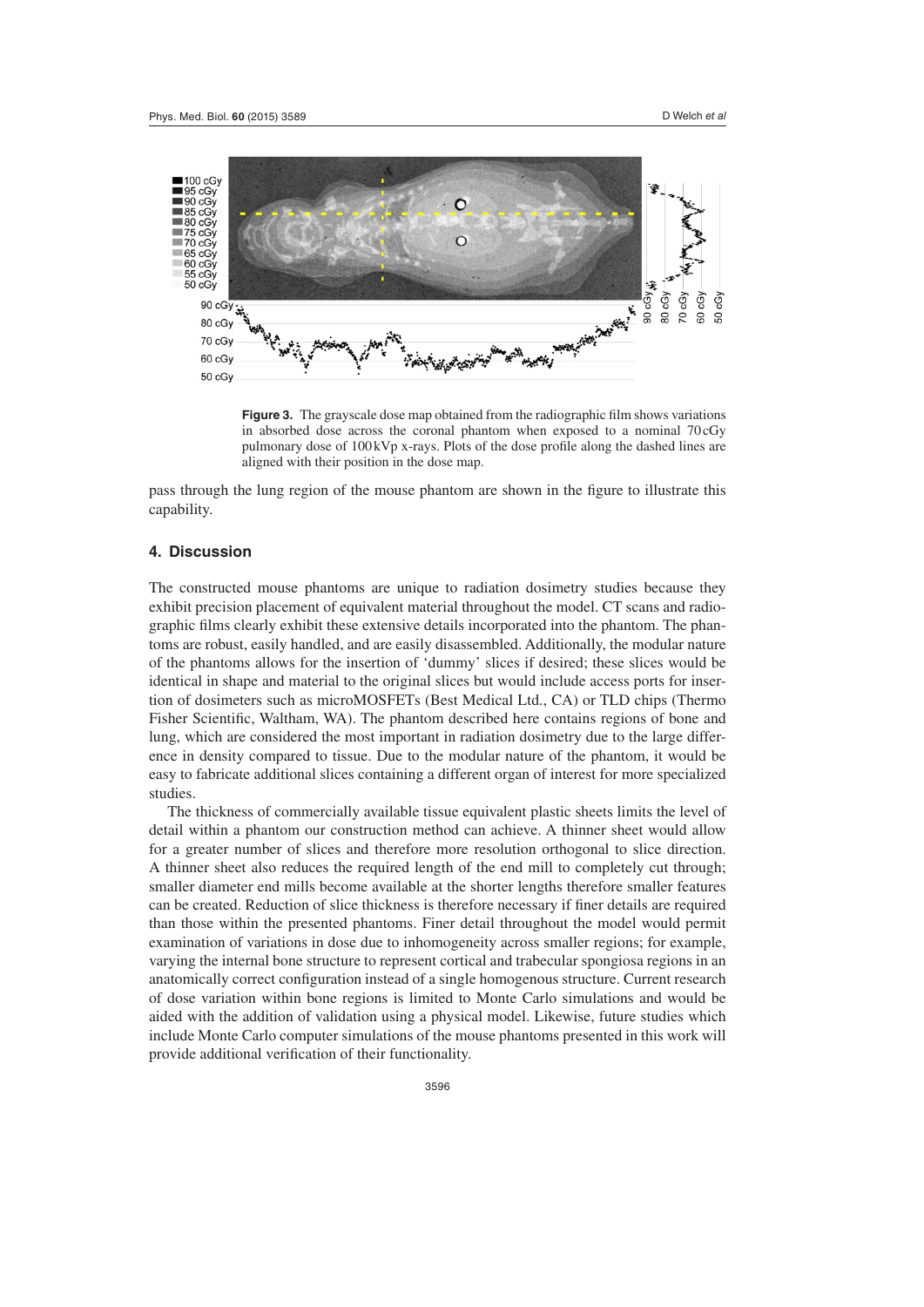The construction method presented here utilizes commercially available tissue equivalent material. Manufacturing a phantom requires fewer steps than the methods of Winslow *et al* (Winslow *et al* [2009](#page-10-16)). The quick construction time and relatively low cost of materials grants the opportunity to create individualized phantoms for a given experiment. Furthermore, the methods presented here are applicable to other small animals such as rats. These advantages can allow widespread and customized use of small animal phantoms across radiation biology experiments.

# **5. Conclusions**

To the best of our knowledge, this is the first construction of a heterogeneous mouse phantom with tissue, bone, and lung equivalent material. This is also the first mouse phantom developed which replicates the correct configuration of these multiple anatomical regions. By using materials with properties similar in behavior to those of native materials, we have created phantoms suitable for radiological experimentation. These physical models are therefore useful in verification of many of the mathematical models for radiation biology experiments using the same initial CT scan dataset. Furthermore, the mouse phantoms can be used in place of live mice to easily and quickly measure absorbed dose using radiographic film for dosimetry. The construction methodology presented here can be readily adapted to create a phantom of any specific small animal given a segmented CT scan of the animal. This potential for an individualized phantom can allow customized analysis of radiation experiments and specific verification of results.

### **Acknowledgments**

The authors would like to thank Christopher Damoci for his assistance in CT data acquisition at the Herbert Irving Comprehensive Cancer Center Small Animal Imaging Shared Resource facility. We also wish to thank Gary Johnson for manufacturing the tissue equivalent support rods. This work was supported by grant number U19-AI067773 to the Center for High-Throughput Minimally Invasive Radiation Biodosimetry from the National Institute of Allergy and Infectious Diseases (NIAID) National Institutes of Health (NIH). The content is solely the responsibility of the authors and does not necessarily represent the official views of the NIAID or NIH.

## **References**

- <span id="page-9-4"></span>Althén J N 2005 Automatic tube-current modulation in CT—a comparison between different solutions *Radiat. Prot. Dosim.* **[114](http://dx.doi.org/10.1093/rpd/nch501)** [308](http://dx.doi.org/10.1093/rpd/nch501)–[12](http://dx.doi.org/10.1093/rpd/nch501)
- <span id="page-9-3"></span>Archer B R, Glaze S, North L B and Bushong S C 1977 Dosimeter placement in the Rando phantom *Med. Phys.* **[4](http://dx.doi.org/10.1118/1.594320)** [315](http://dx.doi.org/10.1118/1.594320)–[8](http://dx.doi.org/10.1118/1.594320)
- <span id="page-9-0"></span>Bazalova M and Graves E E 2011 The importance of tissue segmentation for dose calculations for kilovoltage radiation therapy *Med. Phys.* **[38](http://dx.doi.org/10.1118/1.3589138)** [3039](http://dx.doi.org/10.1118/1.3589138)–[49](http://dx.doi.org/10.1118/1.3589138)
- <span id="page-9-1"></span>Belley M D, Wang C, Nguyen G, Gunasingha R, Chao N J, Chen B J, Dewhirst M W and Yoshizumi T T 2014 Toward an organ based dose prescription method for the improved accuracy of murine dose in orthovoltage x-ray irradiators *Med. Phys.* **[41](http://dx.doi.org/10.1118/1.486423)** [034101](http://dx.doi.org/10.1118/1.486423)–[7](http://dx.doi.org/10.1118/1.486423)
- <span id="page-9-2"></span>Bitar A, Lisbona A, Thedrez P, Maurel C S, Forestier D L, Barbet J and Bardies M 2007 A voxel-base[d](http://dx.doi.org/10.1088/0031-9155/52/4/010)  mouse for internal dose calculations using Monte Carlo simulations (MCNP) *Phys. Med. Biol.* **[52](http://dx.doi.org/10.1088/0031-9155/52/4/010)** [1013](http://dx.doi.org/10.1088/0031-9155/52/4/010)–[25](http://dx.doi.org/10.1088/0031-9155/52/4/010)